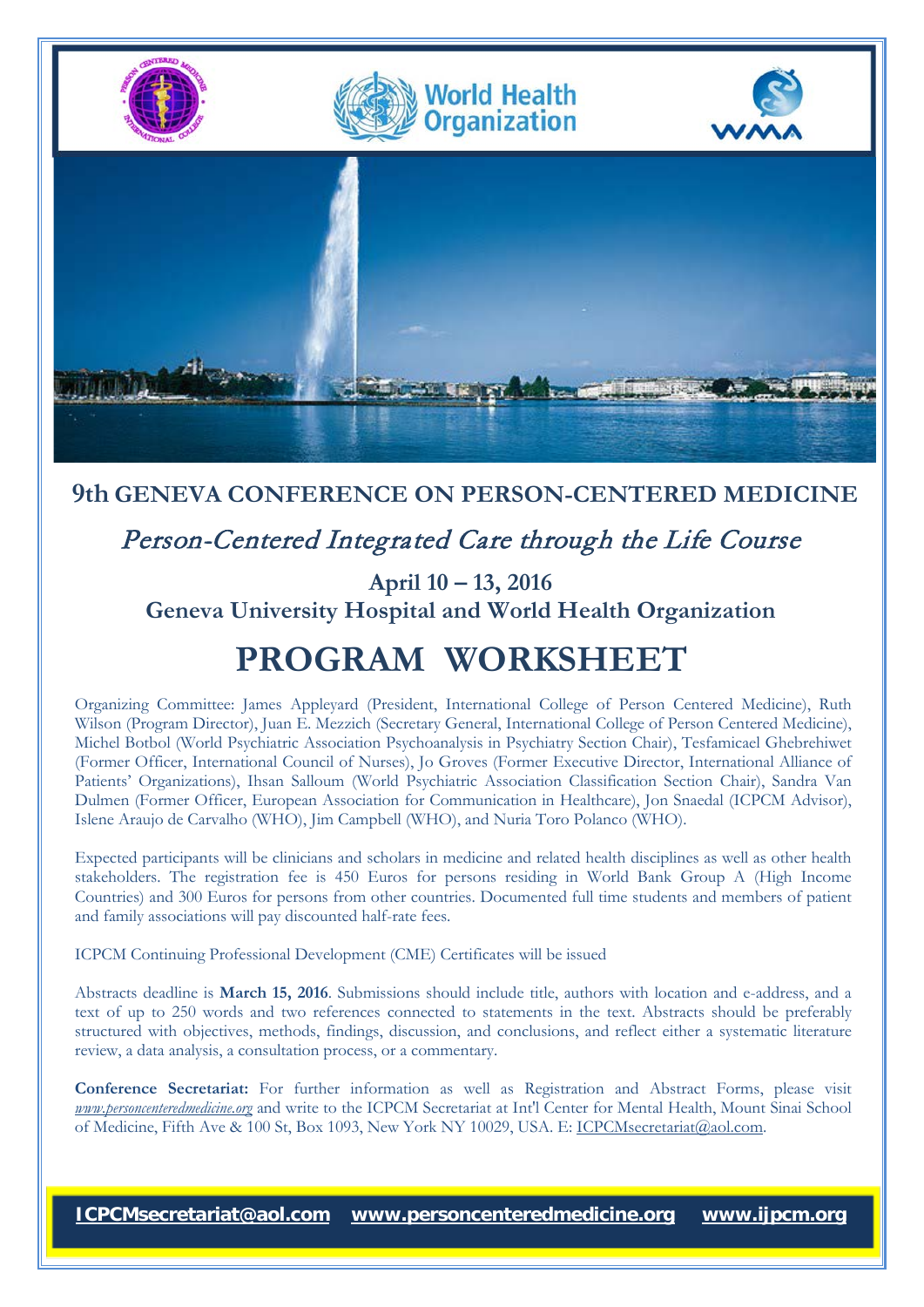# **CONFERENCE PROGRAM**

### **PRE-CONFERENCE WORKMEETINGS ON PERSON-CENTERED MEDICINE:**

**SUNDAY APRIL 10, 2016** 

**Venue: Geneva Univ Hospital, Auxilliary Halls one floor under the Marcel Jenny Auditorium, 4 rue Gabrielle-Perret-Gentil CH-1211 Geneva 4, Switzerland.**

| $9:00AM - 5:00 PM$       | Pre Conference Institutional Work Meetings<br>Chairs: Jon Snaedal (Reykjavik), Tesfa Ghebrehiwet (Alberta, Canada)                                                         |
|--------------------------|----------------------------------------------------------------------------------------------------------------------------------------------------------------------------|
|                          | Person-centered Diagnosis: JE Mezzich (New York), I Salloum (Miami), and Y<br>a.                                                                                           |
|                          | Pongsupap (Bangkok) et al<br>2016 Geneva Declaration Draft (Ruth Wilson (Kingston, Ontario, Canada)<br>b.                                                                  |
|                          | Global Research Network: I Salloum (Miami) et al<br>C.                                                                                                                     |
|                          | Membership development: Joanna Groves (London) et al<br>d.                                                                                                                 |
|                          | Institutional Fund Raising: <i>J Appleyard (London)</i> et al<br>e.                                                                                                        |
|                          | $[10:45 - 11:00$ AM, Coffee break]                                                                                                                                         |
|                          | $[1:00 - 2:00 \text{ PM}, \text{Lunch break}]$                                                                                                                             |
|                          | Books Workgroup: <i>JE Mezzich (New York)</i> et al<br>f.                                                                                                                  |
|                          | Person-centered Clinical Care Guiding Principles: J Appleyard (London), J Snaedal<br>g.<br>(Reykjavik), T Epperly (Boise, USA), S Van Dulmen (Nijmegen, Netherlands) et al |
|                          | Other Workgroups<br>h.                                                                                                                                                     |
|                          | [4:45-5:00 PM, Coffee break]                                                                                                                                               |
| $5:00 - 6:00 \text{ PM}$ | <b>IJPCM Editorial Board Meeting</b>                                                                                                                                       |
| $6:00 - 7:30 \text{ PM}$ | <b>ICPCM Board Meeting</b>                                                                                                                                                 |

#### **CORE CONFERENCE FIRST DAY, MONDAY APRIL 11, 2016 Geneva University Hospital Marcel Jenny Auditorium and Auxiliary Halls**

8:00 – 8:30 AM Registration and check-in

8:30 – 8:45 AM Conference Opening

Welcoming words from officers of the ICPCM *(Jim Appleyard)*, Geneva University *(Thierry Berney)*, World Health Organization *(Islene Araujo)*, World Medical Association *(Jon Snaedal)*, Wonca *(Ruth Wilson, 9GC Program Director)*.

**(Organizational Note: For most sessions, each presentation should last 8 minutes followed by 7 min clarifying Q&As. There should be ample time at the end for general discussion and chairs' formulation of conclusions)**

| Plenary Symposium 1: Symposium on the full person-centered development of<br>family medicine                                                                     |
|------------------------------------------------------------------------------------------------------------------------------------------------------------------|
| Chairs: Jim Appleyard (London), Paul Grundy (New York)                                                                                                           |
| • Family medicine: universal health coverage and primary care as essential building<br>blocks of person centered medicine: Ruth Wilson (Kingston, Canada)        |
| • How the person-centered medicine movement challenges family medicine: Ted<br>Epperly (Boise, USA)                                                              |
| • The development of family medicine to meet the needs of persons and<br>communities: past, present and future: Chris van Weel (Nijmegen, Netherlands)           |
| · Person-centered family medicine in national health systems: Patterns and prospects:<br>Yongyuth Pongsupap (Bangkok)                                            |
| Coffee Break and                                                                                                                                                 |
| Poster Session:                                                                                                                                                  |
| · Patients' perspective in an evaluation study concerning professional task<br>reallocation: Monique Bessems (Maastreich, Netherlands)                           |
| • A change in nursing home men's everyday life: a grounded theory study: Ann Karin<br>Helgesen, Eli-Anne Skaug, Vigdis Abrahamsen Grondal (Halden, Norway)       |
| • Preoperative educational program for elective patients undergoing coronary artery<br>bypass grafting (CABG): Mei Wa Lo, Kam Wai Hong, Sau Man Chan (Hong Kong) |
|                                                                                                                                                                  |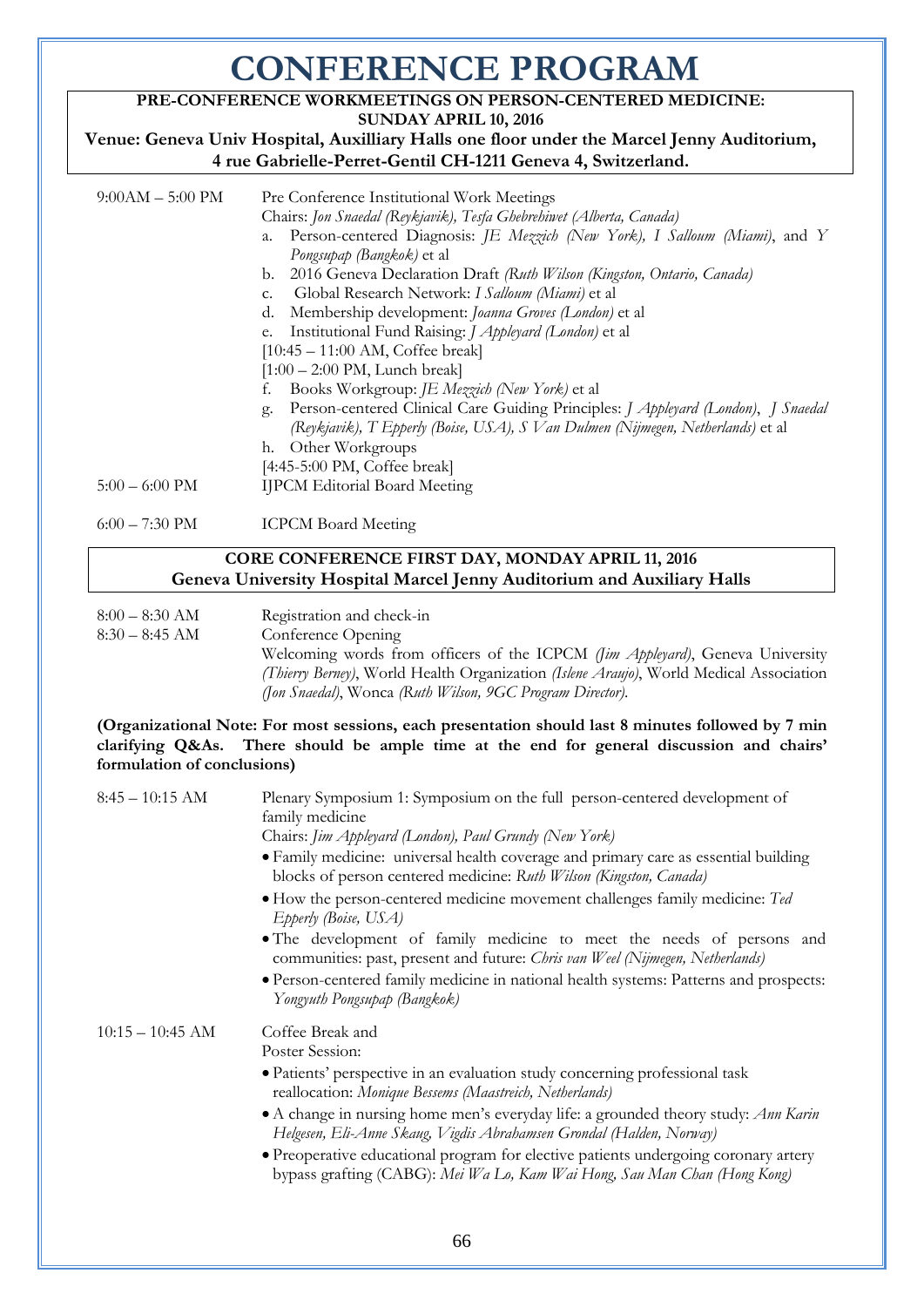| $10:45 - 12:15 \text{ PM}$ | Plenary Symposium 2: Symposium on person-centered integrated care (PCIC) in<br>families and children<br>Chairs: Ted Epperly (Boise, USA), Chris Van Weel (Nijmegen, Netherlands)<br>• Ethical issues in person centered care of children, whose interests prevail? : <i>Jim</i><br>Appleyard (London)<br>· Intersectoral (Health-Judicial Services) integration of person-centered care for<br>children and adolescents: Michel Botbol (Brest, France).<br>• The role of "model husbands" in improving maternal & new born health services<br>in Burkina Faso: Janet Perkins (Geneva)                                                       |
|----------------------------|---------------------------------------------------------------------------------------------------------------------------------------------------------------------------------------------------------------------------------------------------------------------------------------------------------------------------------------------------------------------------------------------------------------------------------------------------------------------------------------------------------------------------------------------------------------------------------------------------------------------------------------------|
| $12:15 - 1:15PM$           | Lunch (open)                                                                                                                                                                                                                                                                                                                                                                                                                                                                                                                                                                                                                                |
| $1:15 - 2:45$ PM           | Parallel Sessions 1A: Symposium on person centered medical education and health<br>systems enhancement<br>Chairs: Ruth Wilson (Kingston), David Gordon (WFME, Copenhagen)<br>• Mapping the global state of family medicine: John Parks (Lilongwe, Malawi)<br>· Person Centered Undergraduate Medical Education Implementation: UFV Model:<br>Juan Perez-Miranda (Madrid)<br>• Educating young clinicians to provide patient centered care: Victor Ng (Toronto<br>Canada)<br>• Thailand's young familuy doctors and their integration in the national health<br>system: Y. Pongsupap (Bangkok, Thailand)                                     |
|                            | Parallel Session 1B: Symposium on PCIC for women<br>Chairs: Sandra Van Dulmen (Nijmegen, Netherlands), Joanna Groves (London)<br>• Women's health and the 2030 Agenda: Leaving no woman behind: Veronica Magar<br>(WHO)<br>• The intersection of women's health and person centered care: Susan Phillips (Kingston<br>Ontario, Canada)<br>• Changing the paradigm: Woman-centered care throughout the life course: Margaret<br>Usher Patel (Dorchester, UK)<br>· Determinants of maternal & new-born health in Haiti: Cecilia Capello, Janet Perkins<br>(Geneva)                                                                            |
| $2:45 - 3:00 \text{ PM}$   | Coffee Break                                                                                                                                                                                                                                                                                                                                                                                                                                                                                                                                                                                                                                |
| $3:00 - 4:30$ PM           | Parallel Session 2A: Symposium on PCIC for functionally challenged and special<br>populations<br>Chairs: Michel Botbol (Brest, France), Tesfa Ghebrehiwet (Alberta, Canada)<br>· Best practices in communication with persons with IDD: Ian Casson (Kingston<br>Ontario, Canada)<br>· Ethical issues in care for persons with IDD: Bill Sullivan (Toronto, Canada)<br>· Person-centered care for war-displaced refugees: Mohammed Abou-Saleh (London)<br>· The process of resilience and post traumatic stress disorder in migrants and<br>refugees: Rachid Bennegadi (Paris)<br>· PCIC for multi-morbidity patients: Ihsan Salloum (Miami) |
|                            | Parallel Session 2B: Symposium on PCIC systems and equity through the life course<br>Chairs: Alberto Perales (Latin American Net. PCM, Lima), J Appleyard (London)<br>• Ethics and the social determinants of health: Eugenio Villar (WHO, Geneva)<br>• Contribution of employment to health over the life course: Minhat Rajput-Ray<br>(Cambridge, UK)<br>· Contribution of social workers to systems equity: Terry Bamford (IFSW, London)                                                                                                                                                                                                 |
| $4:45 - 6:30 \text{ PM}$   | General Assembly of the International College of Person Centered Medicine<br>(including presentation for discussion of the 2016 Geneva Declaration)                                                                                                                                                                                                                                                                                                                                                                                                                                                                                         |
| $7:00 - 10:00$ PM          | Conference Dinner                                                                                                                                                                                                                                                                                                                                                                                                                                                                                                                                                                                                                           |

## **CORE CONFERENCE SECOND DAY, TUESDAY APRIL 12, 2016**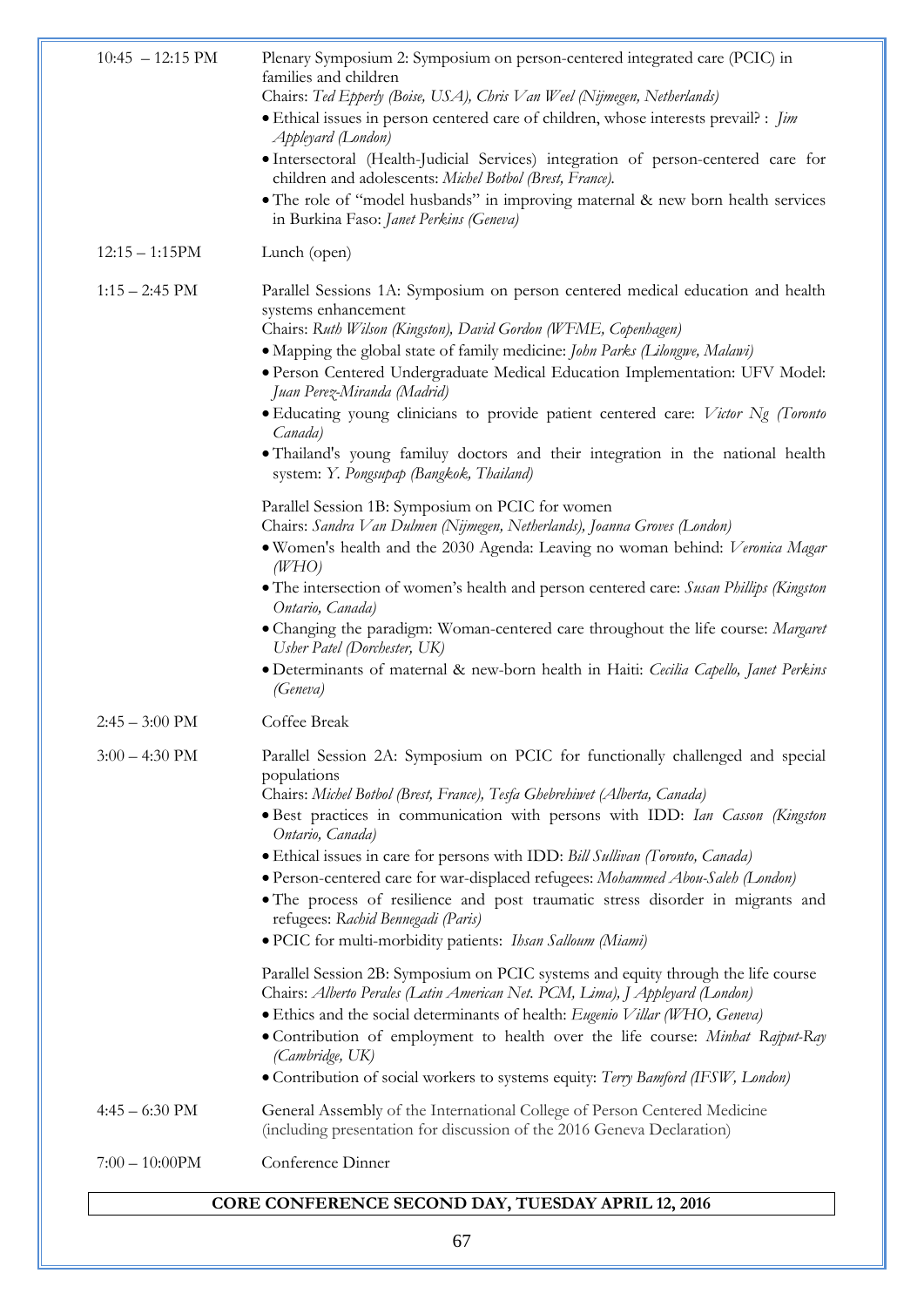| Geneva University Hospital Marcel Jenny Auditorium and Auxiliary Halls |                                                                                                                                                                                                                                                                                                                                                                                                                                                                                                                                                                                                                                                                                                                                                                                                                                                                                                                                                                                                                                                                                                                                                                                                 |  |
|------------------------------------------------------------------------|-------------------------------------------------------------------------------------------------------------------------------------------------------------------------------------------------------------------------------------------------------------------------------------------------------------------------------------------------------------------------------------------------------------------------------------------------------------------------------------------------------------------------------------------------------------------------------------------------------------------------------------------------------------------------------------------------------------------------------------------------------------------------------------------------------------------------------------------------------------------------------------------------------------------------------------------------------------------------------------------------------------------------------------------------------------------------------------------------------------------------------------------------------------------------------------------------|--|
| $9:00 AM - 10:30 AM$                                                   | Plenary Symposium 3: Symposium on person-centered integrated care (PCIC) in<br>older age and at end of life<br>Chairs: Ted Epperly (Boise, USA), Glenn Brown (Kingston, Ontario, Canada)<br>· WHO strategy on ageing and health: Islene Araujo (WHO)<br>· Non-pharmacologic strategies to enhance communication with persons living with<br>dementia: Susana Lauraine McCune (Seattle, USA)<br>· Global action for personhood in dementia: Jon Snaedal (Reykjavik)<br>· PCIC at the end of life: Otmar Kloiber (WMA, Ferney-Voltaire, France)                                                                                                                                                                                                                                                                                                                                                                                                                                                                                                                                                                                                                                                   |  |
| $10:30 - 10:45$ AM                                                     | Coffee Break                                                                                                                                                                                                                                                                                                                                                                                                                                                                                                                                                                                                                                                                                                                                                                                                                                                                                                                                                                                                                                                                                                                                                                                    |  |
| $10:45$ AM $- 12:15$ PM                                                | Plenary Symposium 4: Symposium on PCIC and the organization, quality and safety<br>of health systems<br>Chairs: Juan Mezzich (New York), Ruth Wilson (Kingston, Ontario)<br>· Implementation of the WHO Framework on People-centered Integrated Health<br>Services: Nuria Toro Polanco (WHO)<br>• How family medicine contributes to universal health care: Shannon Barkley (WHO)<br>• The future of Patient Centered Medical Homes: Paul Grundy (New York)<br>· Meso-level organization of primary care services to meet population needs: Glenn<br>Brown (Kingston, Ontario, Canada)<br>• PCIC implementation in national health systems: Yongyuth Pongsupap (Bangkok)                                                                                                                                                                                                                                                                                                                                                                                                                                                                                                                        |  |
| $12:15 - 1:15 \text{ PM}$                                              | Lunch (open)                                                                                                                                                                                                                                                                                                                                                                                                                                                                                                                                                                                                                                                                                                                                                                                                                                                                                                                                                                                                                                                                                                                                                                                    |  |
| $1:15 - 2:45$ PM                                                       | Parallel Session 3A: Symposium on inter-specialty and inter-disciplinary professional<br>relations for PCIC<br>Chairs: Jon Snaedal (Reykjavik), Maria Ammon (Berlin)<br>• Determining the composition of the primary care team: Ted Epperly (Boise, USA)<br>· Upstreaming NCD prevention: An interdisciplinary approach: Tesfa Ghebrehiwet<br>(Alberta, Canada)<br>• Contributions of social workers to person-centered team work: Terry Bamford<br>(IFSW, London)<br>• Inter-disciplinary work for person-centered care in epidemics: Rosa Vallenas (WHO)<br>Parallel Session 3B: Symposium on research methodology for PCIC through the life<br>course<br>Chairs: Ihsan Salloum (Miami), Thomas Schulze (Munich)<br>• Global "state of play" of person centered care: Ed Harding (London)<br>• Person-centered research designs: Sandra Van Dulmen (Nijmegen, the Netherlands)<br>· Person-centered diagnostic methodologies: Juan Mezzich (New York)<br>• Methodologies for evaluating person centered care through the life course: Levent<br>Kirisci (Pittsburgh)<br>• Patient-Provider relationship for measuring primary care performance: George<br>Southey (Oakville, Ontario, Canada) |  |
| $2:45 - 3:00 \text{ PM}$                                               | Coffee Break                                                                                                                                                                                                                                                                                                                                                                                                                                                                                                                                                                                                                                                                                                                                                                                                                                                                                                                                                                                                                                                                                                                                                                                    |  |
| $3:00 - 4:30 \text{ PM}$                                               | Parallel Session 4A: Symposium on health stakeholders' engagement and perspectives<br>for PCIC through the life course<br>Chairs: Jim Appleyard (London), Mohammed Abou-Saleh (London)<br>• Enhancing patients' use of health records: Joanna Groves (London)<br>· Nursing contributions to PCIC through the life course: Tesfa Ghebrehiwet (Alberta,<br>Canada)<br>• Person-centered research use of health records: Levent Kirisci (Pittsburgh)<br>· Patients' and family caregivers' goals for care during transitions out of the hospital:<br>Eric Coleman (Aurora, Colorado, USA)                                                                                                                                                                                                                                                                                                                                                                                                                                                                                                                                                                                                          |  |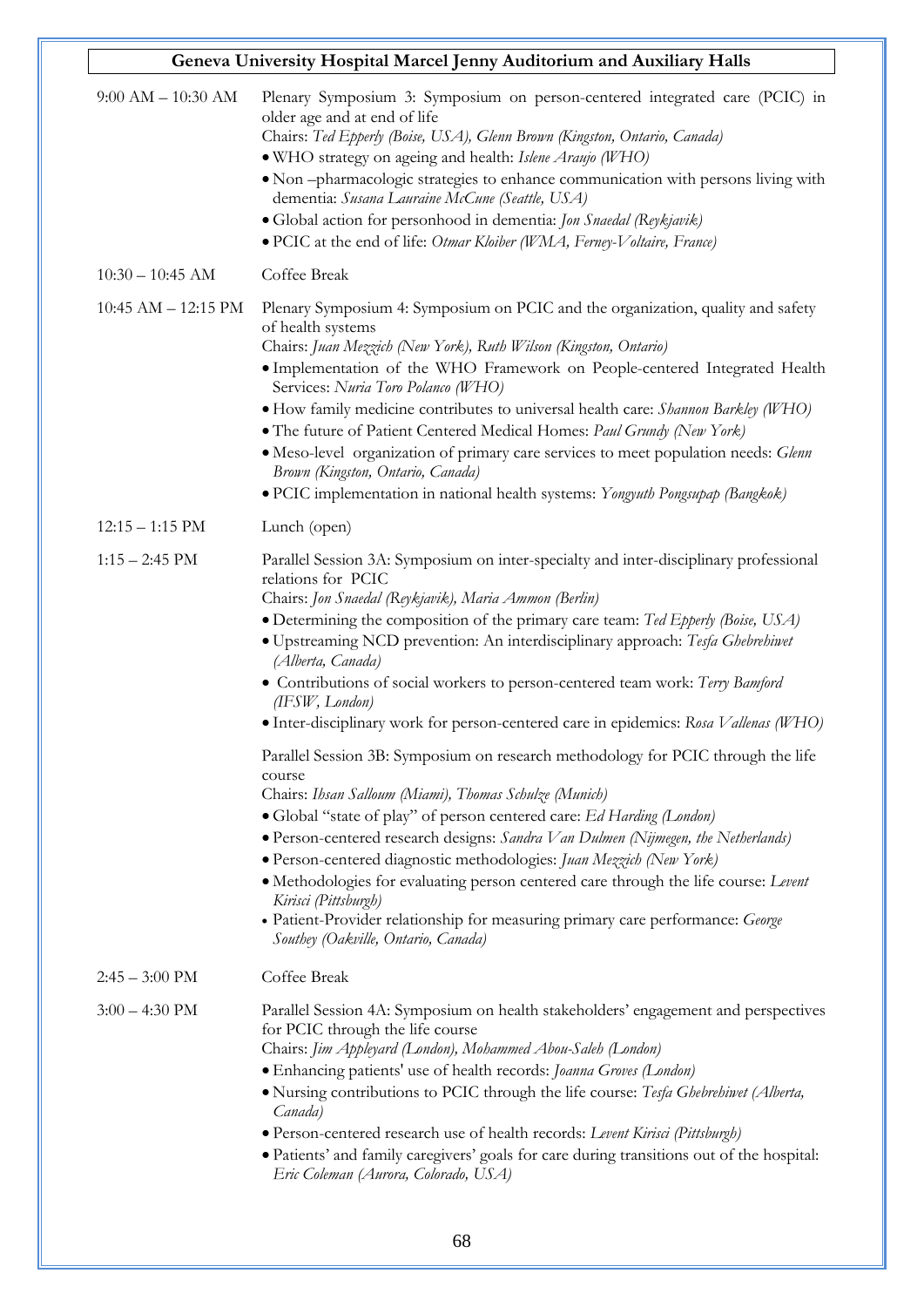|                          | Parallel Session 4B: Brief Oral Presentations 1: Person Centered Mental Health and<br>Positive Health                                                                                                                                                                                                                                                                        |
|--------------------------|------------------------------------------------------------------------------------------------------------------------------------------------------------------------------------------------------------------------------------------------------------------------------------------------------------------------------------------------------------------------------|
|                          | Chairs: John Cox (Cheltenham, UK), H-R Pfeifer (Zurich)<br>· The Whole Heals: Humanity's one body and healing of the person: Kondothra George<br>(Kerala, India)                                                                                                                                                                                                             |
|                          | • Body oriented psychotherapy in the understanding of dynamic psychiatry: Maria<br>Ammon (Berlin)                                                                                                                                                                                                                                                                            |
|                          | · Emotional resonance and body experience in analytical-structural dance therapy:<br>Ilse Burbiel (Munich)                                                                                                                                                                                                                                                                   |
|                          | · Illness, disease, understanding the person and the goals of medicine: Joseph Burley<br>(Kingston, Ontario)                                                                                                                                                                                                                                                                 |
|                          | • Review dialogues as an opportunity to develop life course specific health goals:<br>Ottomar Bahrs, Susanne Heim, Karl-Heinz Henze, Franziska Löwenstein (Göttingen,<br><i>Germany</i> )                                                                                                                                                                                    |
|                          | · Person centered recovery planning at Austin State Hospital and the integration of<br>peer support into this: Eulon Ross Taylor, Noah Abdenour (Austin, Texas)                                                                                                                                                                                                              |
| $4:30 - 4:45 \text{ PM}$ | <b>Break</b>                                                                                                                                                                                                                                                                                                                                                                 |
| $4:45 - 6:45$ PM         | Parallel Session 5A: Antoine Besse and Jitendra Trivedi Memorial Symposium on<br>Person Centered Psychiatry and Mental Health for PCIC in the Life Course<br>Chairs: Afzal Javed (Nuneaton, UK), Michel Botbol (Brest, France)<br>$\Box$ WPA Sections' brief perspectives                                                                                                    |
|                          | · Biological Psychiatry: The challenges of multi-morbidity over the life course and<br>the need for person-centered integrated care: Helen Millar (Dundee, Scotland)<br>· Early Career Psychiatrists: Views on person centered medicine: Florian Riese (Zurich)<br>• Genetics in Psychiatry: Person-centered approaches and psychiatric genetics:<br>Thomas Schulze (Munich) |
|                          | · Preventive Psychiatry: Perspectives on Person-centered integrated care: Nikos<br>Christodoulou (Nottingham, UK)                                                                                                                                                                                                                                                            |
|                          | · Spirituality and Religion: the new realities for medical practice in the twenty-first<br>century: J Cox (Cheltenham, UK)                                                                                                                                                                                                                                                   |
|                          | □ Round of Presenters' Comments on set of presentations made<br>$\Box$ Chairs' conclusions and next steps for WPA Section activities on person centered<br>psychiatry                                                                                                                                                                                                        |
|                          | Parallel Session 5B: Brief Oral Presentations 2: Person Centered Health Care<br>Chairs: Tesfa Ghebrehiwet (Alberta, Canada), Sandra Van Dulmen (Nijmegen, Netherlands)                                                                                                                                                                                                       |
|                          | • The person centered change of the health paradigm through the caregiver's person<br>and community: Giuseppe R. Brera (Milan)                                                                                                                                                                                                                                               |
|                          | · Extending simulation-based learning experiences to patients with chronic health<br>conditions: Eric Coleman, Sung-Joon Min (Aurora, Colorado)                                                                                                                                                                                                                              |
|                          | · The impact of person-centered care on residents' perceptions of care quality in<br>nursing homes: an intervention study: Vigdis Abrahamsen Grondahl, Liv Berit Fagerli,<br>Ann Karin Helgesen (Halden, Norway)                                                                                                                                                             |
|                          | · Developing an evidence-based educational intervention protocol for improving<br>glaucoma patients' eye drop therapy adherence and outcomes: Suk Kwan, Victoria<br>Ho, Mi Ling, Eliza Wong (Tuen Mun, Hong Kong)                                                                                                                                                            |
|                          | · Patient-centered integrated education program for surgical patients receiving trans<br>urethral resection of prostate: Hoi Ling Shering Sung, Conny Chan (Hong Kong)                                                                                                                                                                                                       |
|                          | • Measuring health literacy among very low literate people: a feasibility study with<br>the HLS-EU questionnaire: Hannelore Storms (Diepenbeek, Belgium)                                                                                                                                                                                                                     |
|                          |                                                                                                                                                                                                                                                                                                                                                                              |
|                          | · Information and communication technology for enabled person-centered care in<br>the "Big Five" chronic conditions: scoping review: Sabine E. Wildevuur (Amsterdam)                                                                                                                                                                                                         |

#### 69

**WHO Headquarters, Salle G**